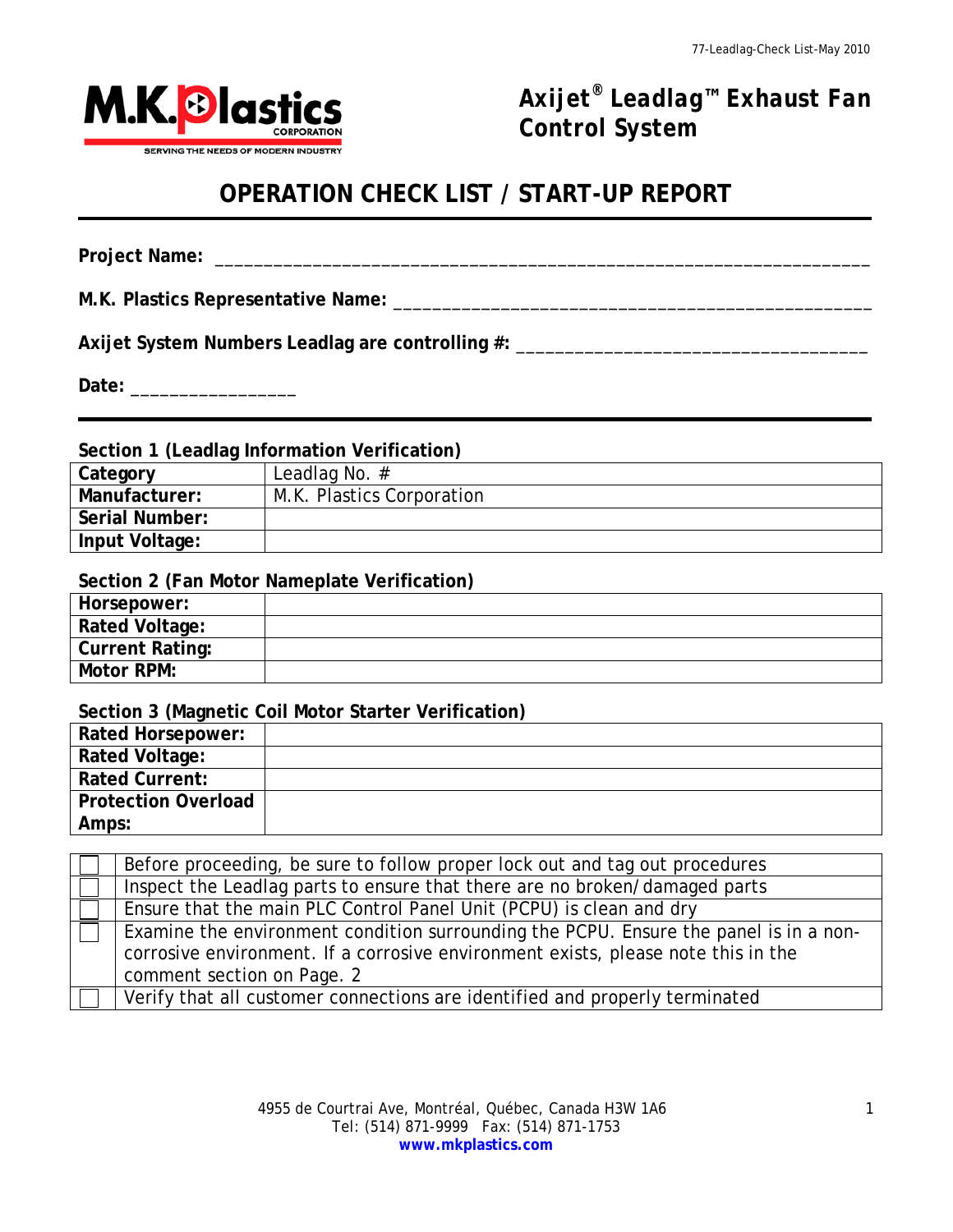# **Sections 1, 2 & 3 Comments**

| Category             | Errors, Deviations, Description of Discrepancies |
|----------------------|--------------------------------------------------|
| Broken/Damaged       |                                                  |
| <b>Missing Parts</b> |                                                  |
| Environmental        |                                                  |
| <b>Issues</b>        |                                                  |
| Mech./Electrical     |                                                  |
| <b>Issues</b>        |                                                  |
|                      |                                                  |
| <b>Miscellaneous</b> |                                                  |
| <b>Issues</b>        |                                                  |
|                      |                                                  |

### **Sections 4 (Fuse and Relay Check)**

Ensure that all fuses and relays are properly installed & seated

#### **Sections 5 (Fan Motor Check)**

| Is motor 'Meggered' by an electrician?                                           |  |
|----------------------------------------------------------------------------------|--|
| Remove motor 'T' lead junction box covers and visually inspect wiring for proper |  |
| dressing and lead insulation                                                     |  |
| Confirm motor input voltage has been verified                                    |  |

## **Sections 6 (VFD Checks – if applicable. Refer to VFD manufacturer's check list)**

| Verify VFD sizing                                                |
|------------------------------------------------------------------|
| Make and model of VFD                                            |
| Confirm VFD manufacturer's check list is completed (if supplied) |
|                                                                  |

## **Sections 7 (Leadlag Programming Setup [Touch Screen] – refer to M.K. Plastics Leadlag IO&M)**

| Confirm password works for setup control                                        |
|---------------------------------------------------------------------------------|
| Time/Date set                                                                   |
| Pressure transducer calibrated/static pressure set-point (span & offset values) |

## **Sections 8 (General Leadlag operation)**

| Fan is Leadlag or All On/All Off                                                 |
|----------------------------------------------------------------------------------|
| Leadlag staging (i.e. 90% next fan on, 20% next fan off)                         |
| Leadlag fan running hours switch point                                           |
| VFD's working? (if applicable)                                                   |
| VFD minimum programmed frequency (if applicable)                                 |
| PID set-points for the VFD's and bypass dampers (if applicable)                  |
| Confirm isolation damper opens when drive VFD placed in Hand or Bypass mode, (if |
| applicable)                                                                      |